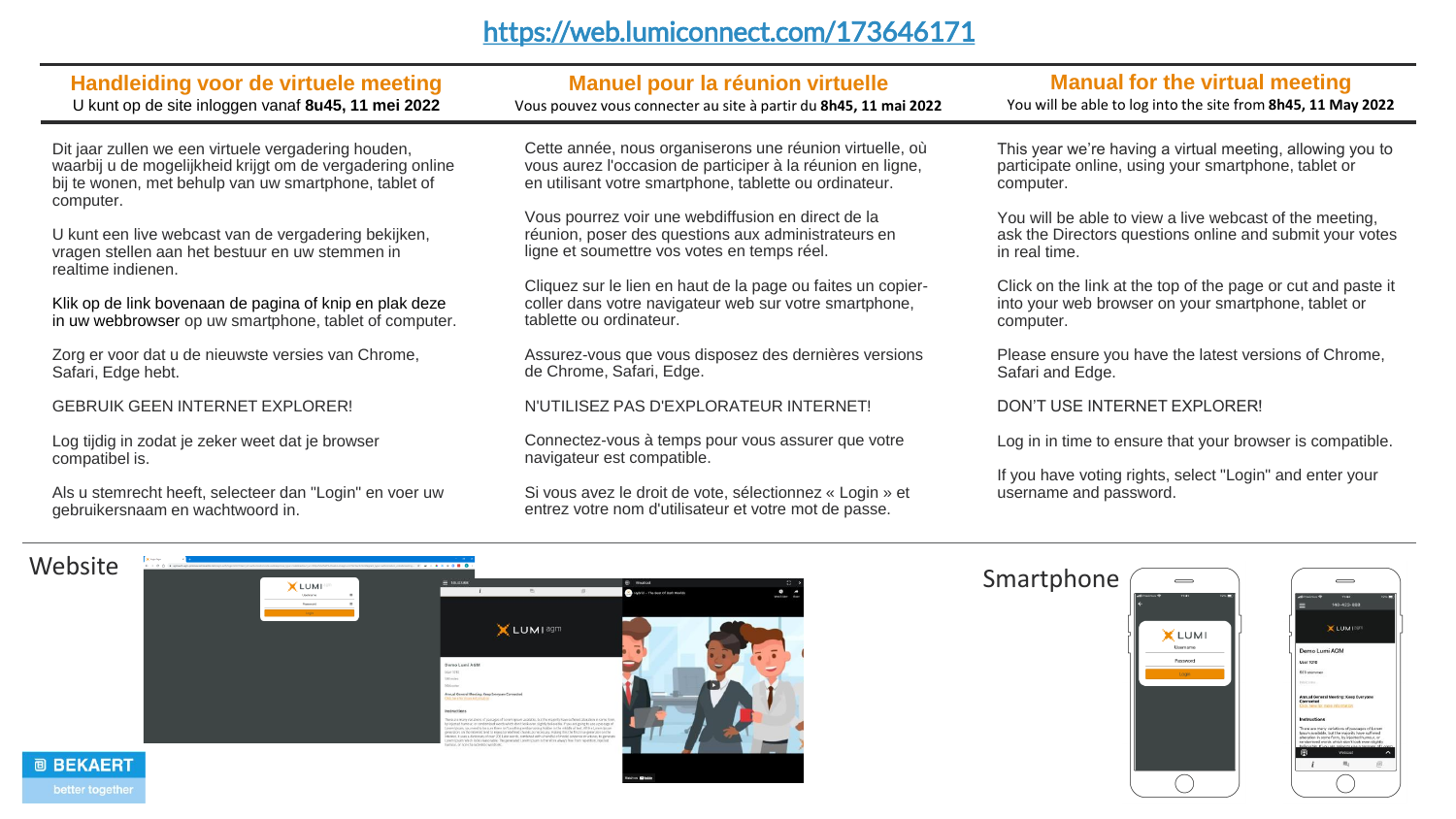### **PRE-VOTING stemming voor de meeting**

### **PRE-VOTING Voter avant la réunion**

**Deze stemming zal een aantal dagen voor de meeting open zijn. Aandeelhouders die niet deelnemen aan de online de meeting, kunnen via deze weg stemmen.**

Klik op het icoon  $\mathbb{E}$  om de pre-voting in te voeren.

Wanneer de pre-voting is geopend, worden de resoluties en de stemkeuzes weergegeven.

Om te stemmen selecteert u uw keuze uit de opties die op het scherm worden getoond.

Klik onderaan op de knop "VERZEND" als u uw keuzes heeft gemaakt.

Om uw stem te veranderen, druk op een andere keuze.

**Ce vote sera ouvert quelques jours avant la réunion. Les actionnaires qui ne participent pas à l'assemblée en ligne peuvent voter de cette manière.**

Cliquez sur l'icône **pour entrer dans le pré-vote**.

Lorsque le pré-vote est ouvert, les résolutions et les choix de vote sont affichés.

Pour voter, sélectionnez parmi les options affichées à l'écran.

Une fois que vous avez fait vos choix, cliquez sur le bouton « SOUMETTRE" en bas.

Pour changer votre vote, appuyez sur un autre choix.

**This vote will be open a few days before the meeting. Shareholders who do not participate in the online meeting can vote in this way.**

Click on the icon  $\mathbb{R}$  to enter the pre-voting.

When the pre-voting is open, the resolutions and the voting choices are displayed.

To vote, select from the options shown on the screen.

Once you have made your choices, click on the "SUBMIT" button at the bottom.

To change your vote, press another choice. .



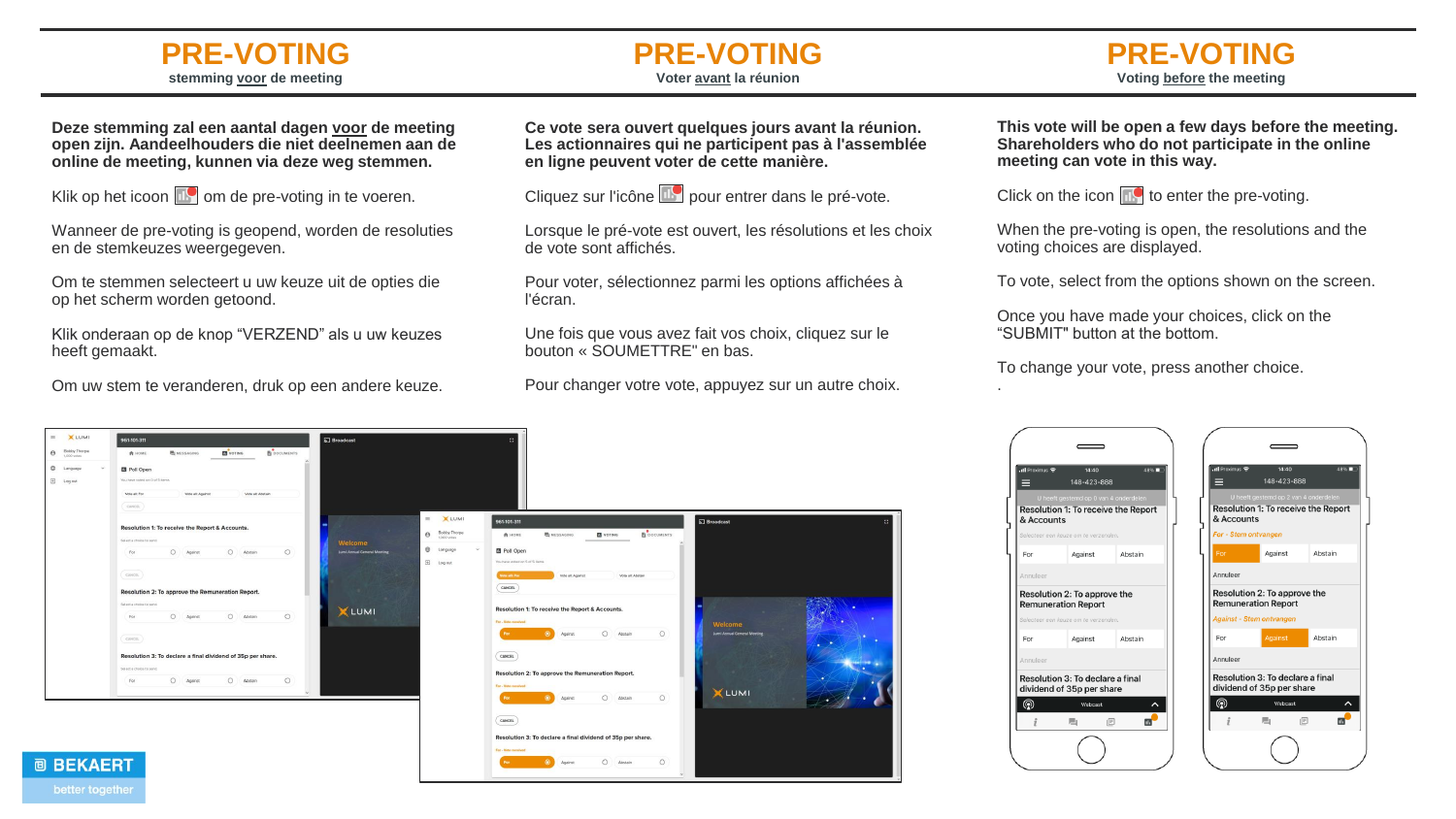### **STEMMEN Stemming tijdens de meeting**

Wanneer er tijdens de vergadering een stemming moet gebeuren zal deze automatisch op het scherm verschijnen.

Om te stemmen selecteert u uw keuze uit de opties die op het scherm worden getoond.

Een bericht zal verschijnen dat uw stem is ontvangen.

Om uw stem te veranderen, druk op een andere keuze. Als u uw stem wilt annuleren, Druk op Annuleren.

#### **VOTER Voter lors de la réunion**

Si un vote doit avoir lieu pendant la réunion, il apparaîtra automatiquement à l'écran.

Pour voter, sélectionnez votre choix parmi les options affichées à l'écran.

Un message apparaîtra indiquant que votre vote a été reçu.

Pour changer votre vote, appuyez sur un autre choix. Si vous voulez annuler votre vote, appuyez sur Annuler. If a vote is to be taken during the meeting, it will automatically appear on the screen.

To vote, select your choice from the options displayed on the screen.

**VOTING Voting during the meeting**

A message will appear that your vote has been received.

To change your vote, press another choice. If you want to cancel your vote, press Cancel.







 $X + 11M$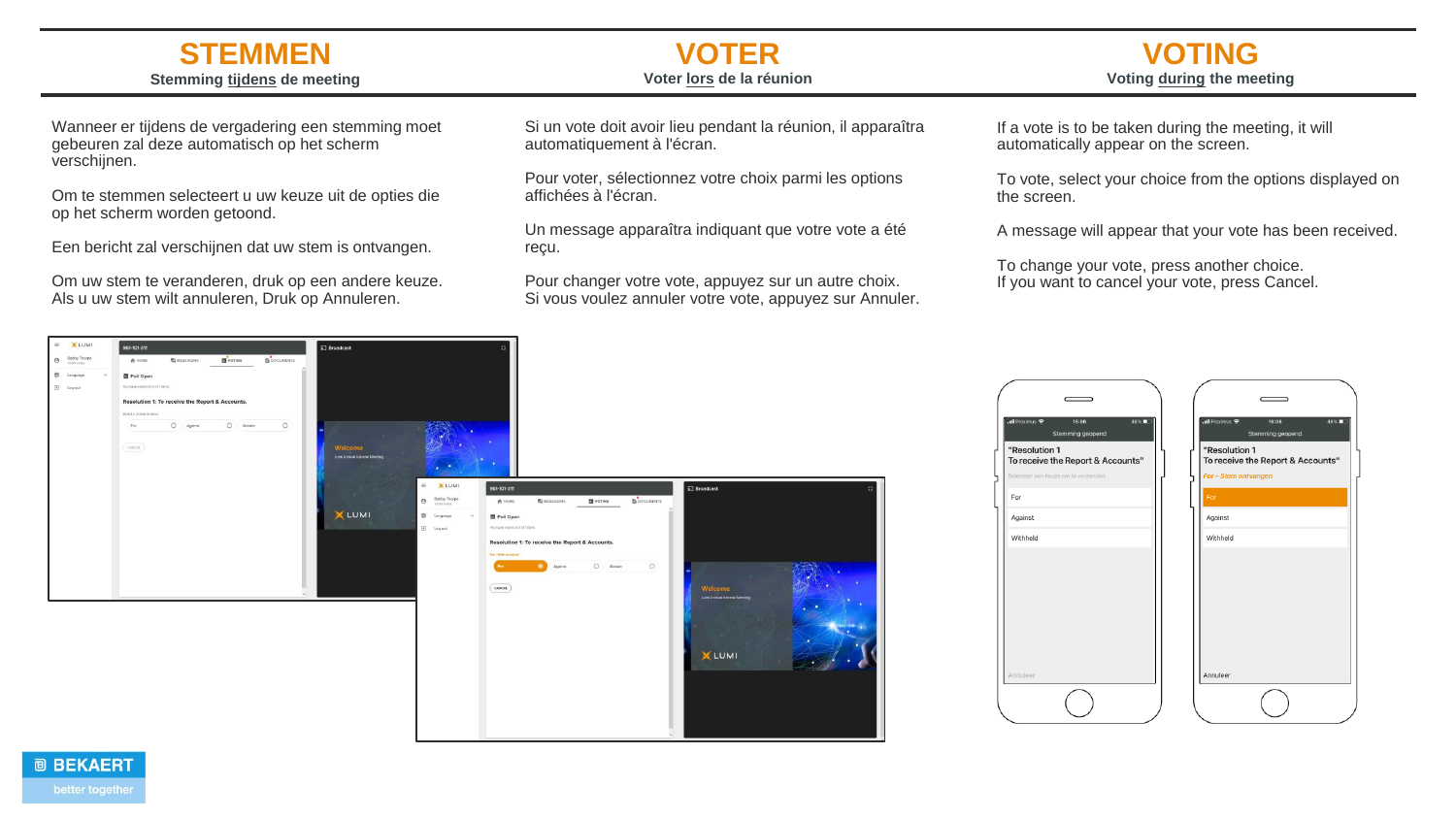## **MULTI MOTION VOTING**

**Stemming tijdens de meeting**

**Deze stemming zal tijdens de vergadering worden geopend. Aandeelhouders kunnen tijdens de** 

Klik op het icoon  $\mathbb{R}$  om de multi motion voting in te

Wanneer de multi motion voting is geopend, worden de

Om te stemmen selecteert u uw keuze uit de opties die

Een bericht zal verschijnen dat uw stem is ontvangen.

Om uw stem te veranderen, druk op een andere keuze. Als u uw stem wilt annuleren, druk op Annuleren.

**vergadering hun stem uitbrengen.**

op het scherm worden getoond.

resoluties en de stemkeuzes weergegeven.

voeren.

**@ BEKAERT** 

**MULTI MOTION VOTING**

**Voter lors de la réunion**

#### **Ce vote s'ouvrira en séance. Les actionnaires peuvent voter lors de l'assemblée.**

Cliquez sur l'icône **pour accéder** au vote multimotion.

Lorsque le vote multi-motion est ouvert, les résolutions et les choix de vote sont affichés.

Pour voter, sélectionnez parmi les options affichées à l'écran.

Un message apparaîtra indiquant que votre vote a été reçu.

Pour changer votre vote, appuyez sur un autre choix. Si vous souhaitez annuler votre vote, appuyez sur Annuler.

 $\circ$ 

#### **This vote will open at the meeting. Shareholders can vote during the meeting.**

Click on the icon  $\mathbb{R}^{\bullet}$  to enter the multi motion voting.

When the multi motion voting is open, the resolutions and the voting choices are displayed.

To vote, select from the options shown on the screen. A message will appear that your vote has been received.

To change your voice, press another choice. If you want to cancel your vote, press Cancel.





**MULTI MOTION VOTING Voting during the meeting**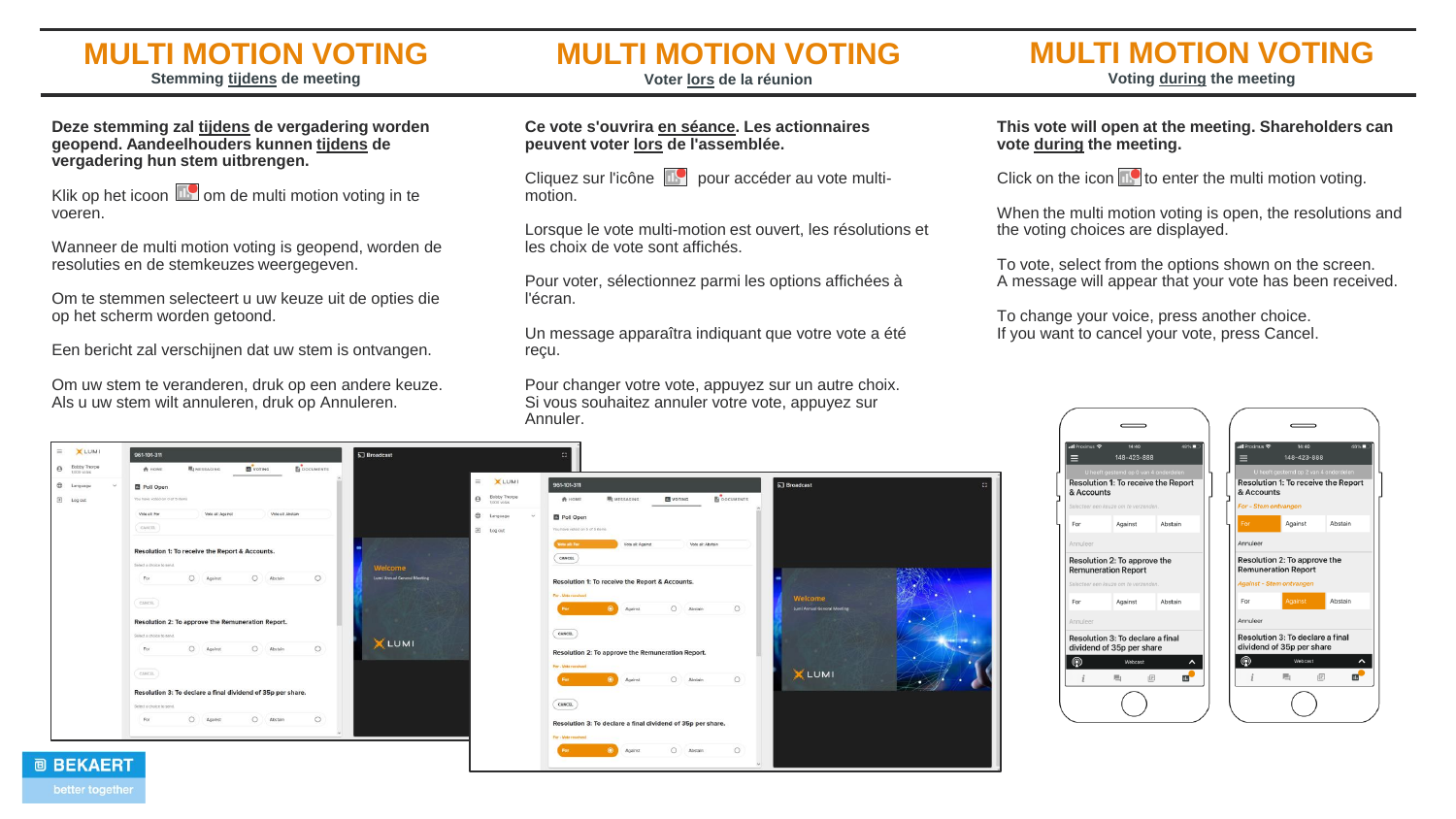## **VRAGEN**

## **QUESTIONS**

# **QUESTIONS**

Elk stemgerechtigd lid dat de vergadering bijwoont, mag vragen stellen.

Als u een vraag wilt stellen, selecteert u het berichtenicoon

Berichten kunnen op elk moment tijdens de Q&A-sessie worden ingediend tot de voorzitter de sessie afsluit.

Typ uw bericht in de chatbox onderaan het berichtenscherm.

Als u tevreden bent met uw bericht, klikt u op de verzendknop.

**Vragen die via het online platform worden verstuurd, worden gemodereerd voordat ze naar de voorzitter worden gestuurd.**

Tout membre votant qui participe à la réunion peut poser des questions.

Pour poser une question, sélectionnez l'icône de message |

Les messages peuvent être envoyés à tout moment Les séances de questions-réponses sont soumises jusqu'à ce que le président ferme la session.

Tapez votre message dans la boîte de discussion en bas de l'écran de message.

Si vous êtes satisfait de votre message, cliquez sur le bouton d'envoi.

**Les questions envoyées via la plateforme en ligne sont modérées avant d'être transmises au président.** Any shareholder is eligible to ask questions.

If you would like to ask a question, select the messaging icon  $\boxed{=}$ 

Messages can be submitted at any time during the Q&A session up until the Chairman closes the session.

Type your message in the chat box at the bottom of the message screen.

If you are happy with your message, click the send button.

**Questions sent via the Lumi AGM online platform will be moderated before being sent to the chairman.**